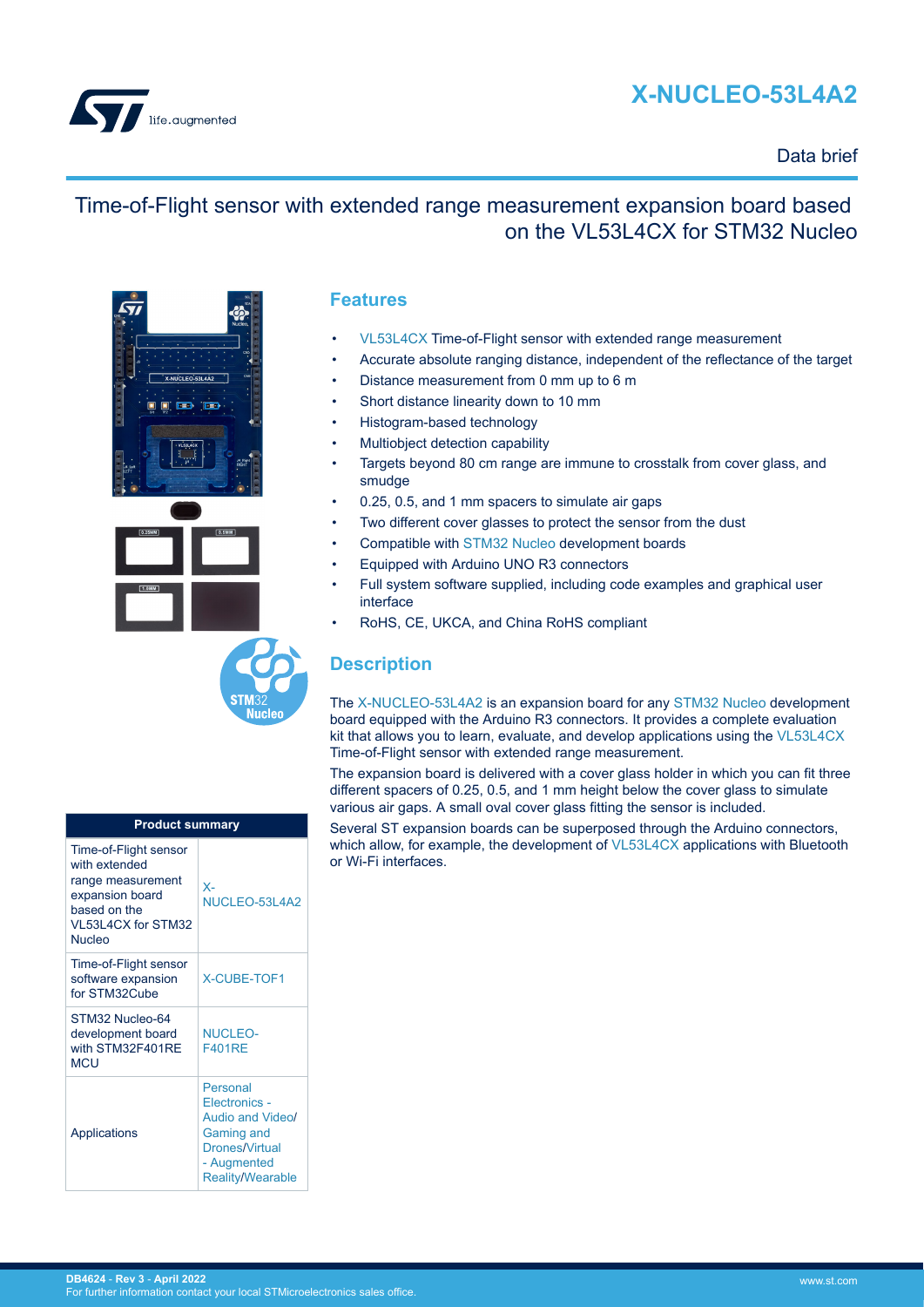<span id="page-1-0"></span>

# **1 Ordering information**

**Table 1. Ordering information**

| Order code       | Core product |
|------------------|--------------|
| X-NUCLEO-53L4A2- | VL53L4CX     |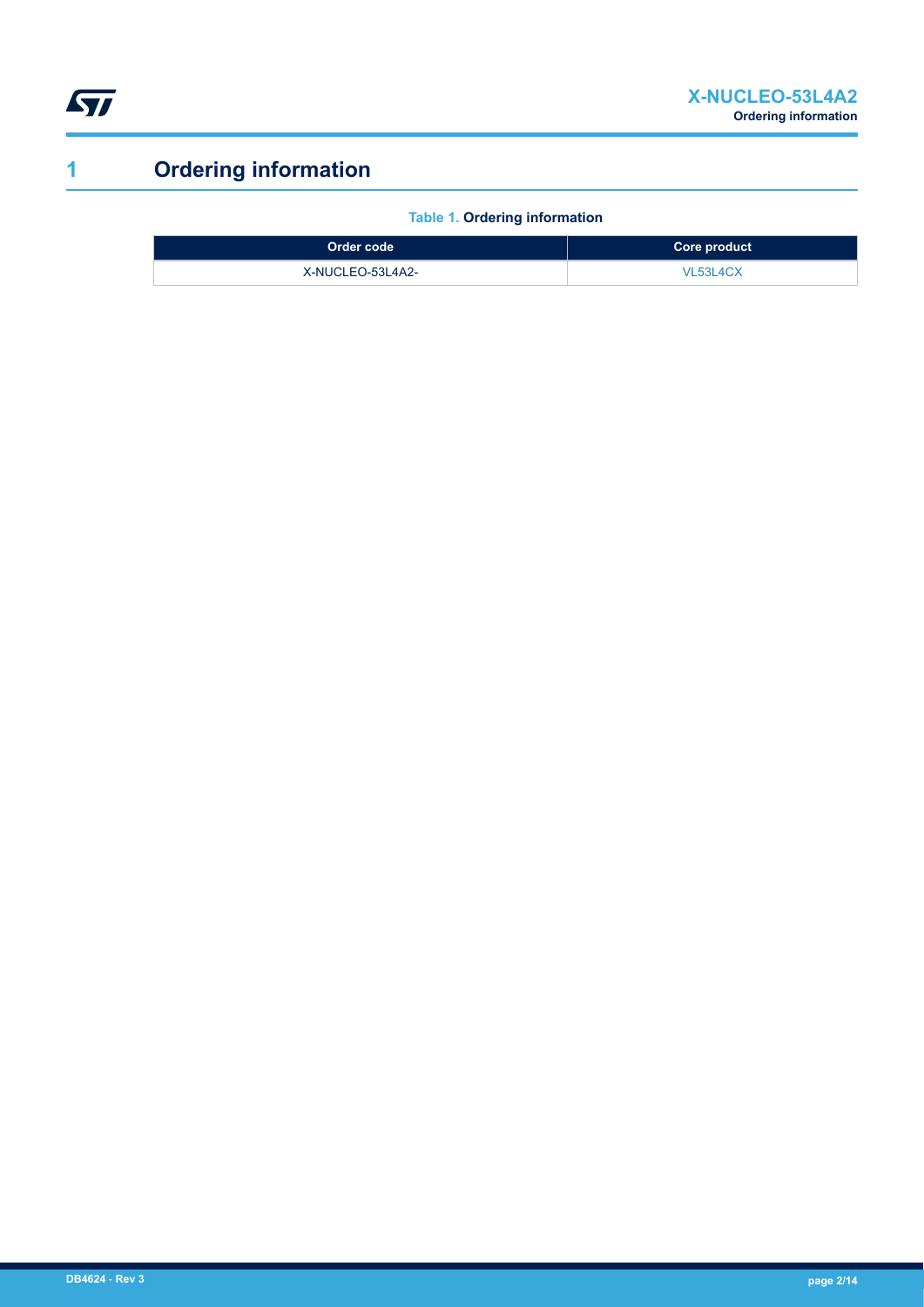# **2 Laser safety considerations**

The [VL53L4CX](https://www.st.com/en/product/vl53l4cx?ecmp=tt9470_gl_link_feb2019&rt=db&id=DB4624) contains a laser emitter and corresponding drive circuitry.

The laser output is designed to remain within Class 1 laser safety limits under all reasonable foreseeable conditions, including single faults, in compliance with the IEC 60825-1:2014 (third edition).

The laser output remains within Class 1 limits as long as you use the STMicroelectronics recommended device settings and respect the operating conditions specified in the data sheet.

The laser output power must not be increased and no optics should be used with the intention of focusing the laser beam.

**Figure 1. Class 1 laser product label**

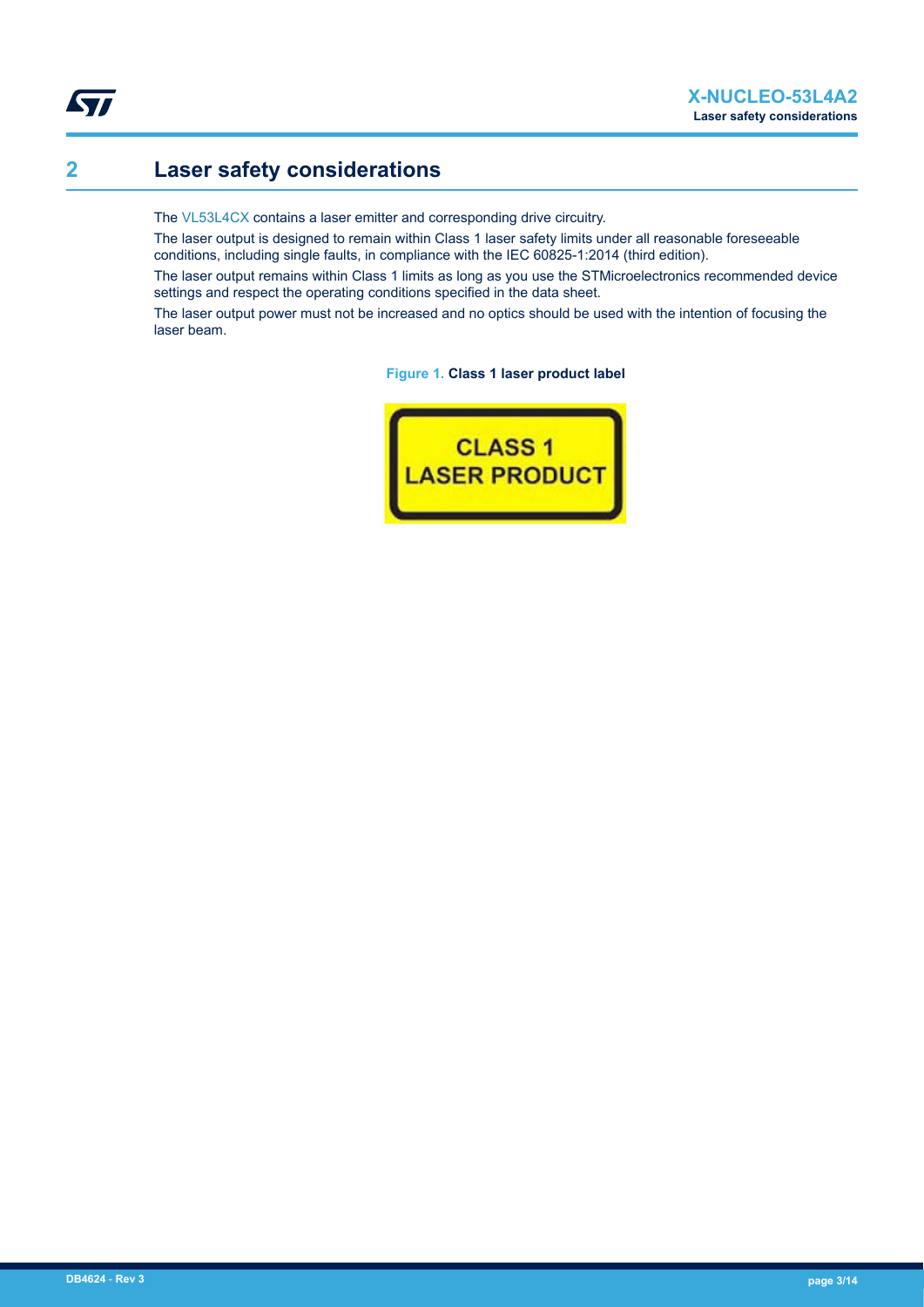### **3 Optional VL53L4CX breakout boards**

ST

The [SATEL-VL53L4CX](https://www.st.com/en/product/SATEL-VL53L4CX?ecmp=tt9470_gl_link_feb2019&rt=db&id=DB4624) is designed to connect remotely the [VL53L4CX](https://www.st.com/en/product/vl53l4cx?ecmp=tt9470_gl_link_feb2019&rt=db&id=DB4624) sensor to any type of electronic controller.

**Attention:** *The [VL53L4CX](https://www.st.com/en/product/vl53l4cx?ecmp=tt9470_gl_link_feb2019&rt=db&id=DB4624) is delivered with a liner to prevent potential foreign material from piercing the module holes during the assembly process. Remove this liner before use.*

The [VL53L4CX](https://www.st.com/en/product/vl53l4cx?ecmp=tt9470_gl_link_feb2019&rt=db&id=DB4624) breakout boards can be directly plugged onto the [X-NUCLEO-53L4A2](https://www.st.com/en/product/X-NUCLEO-53L4A2?ecmp=tt9470_gl_link_feb2019&rt=db&id=DB4624) expansion board through two six-pin connectors (Figure 2) or through flying wires ([Figure 3\)](#page-4-0).

You can buy the breakout boards separately as [SATEL-VL53L4CX.](https://www.st.com/en/product/SATEL-VL53L4CX?ecmp=tt9470_gl_link_feb2019&rt=db&id=DB4624) This order code package includes two breakout boards.

#### **Figure 2. SATEL-VL53L4CX breakout boards connected to the X-NUCLEO-53L4A2 expansion board**

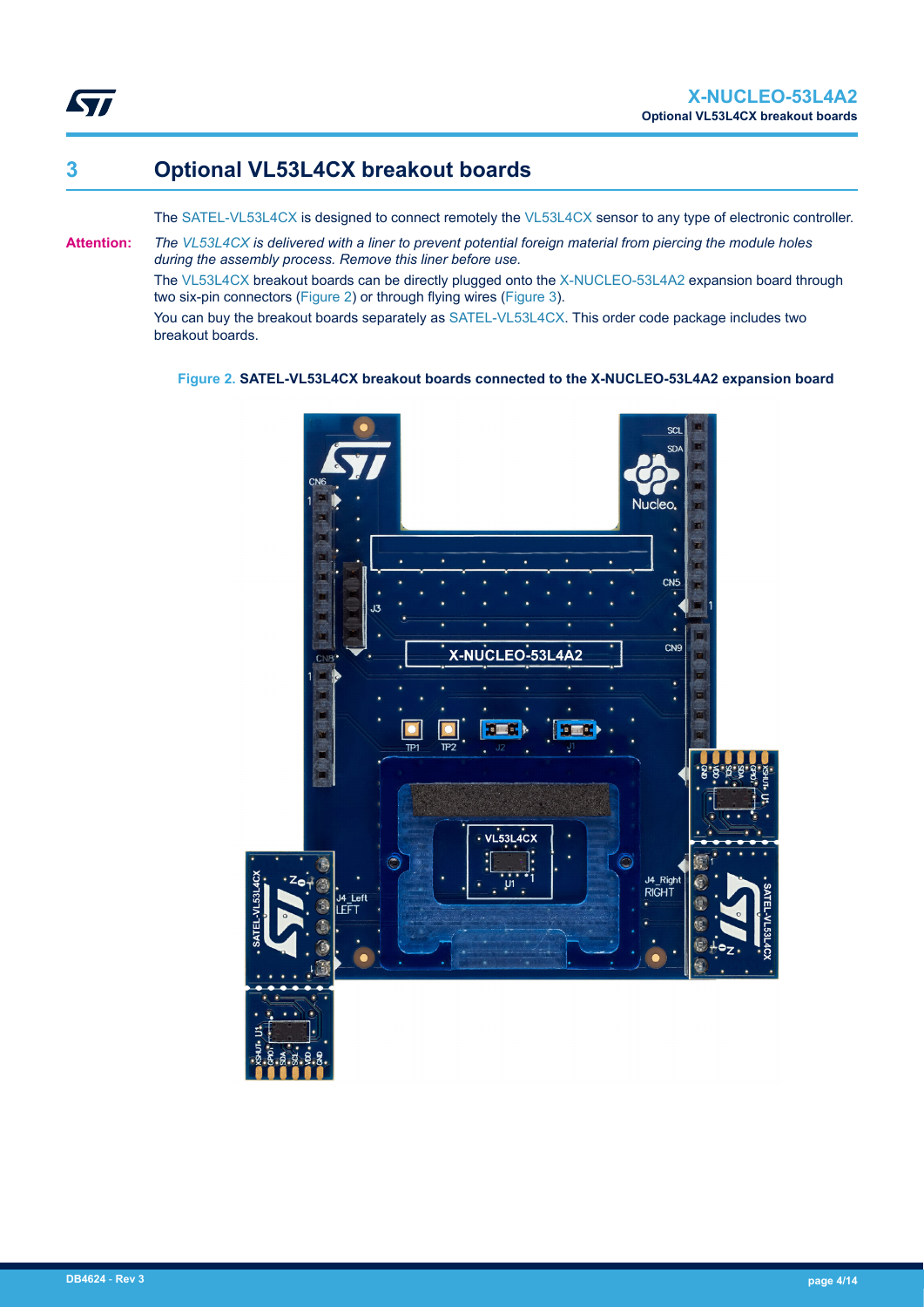

<span id="page-4-0"></span>**Figure 3. VL53L4CX mini PCB flying wires connection to X-NUCLEO-53L4A2 expansion board**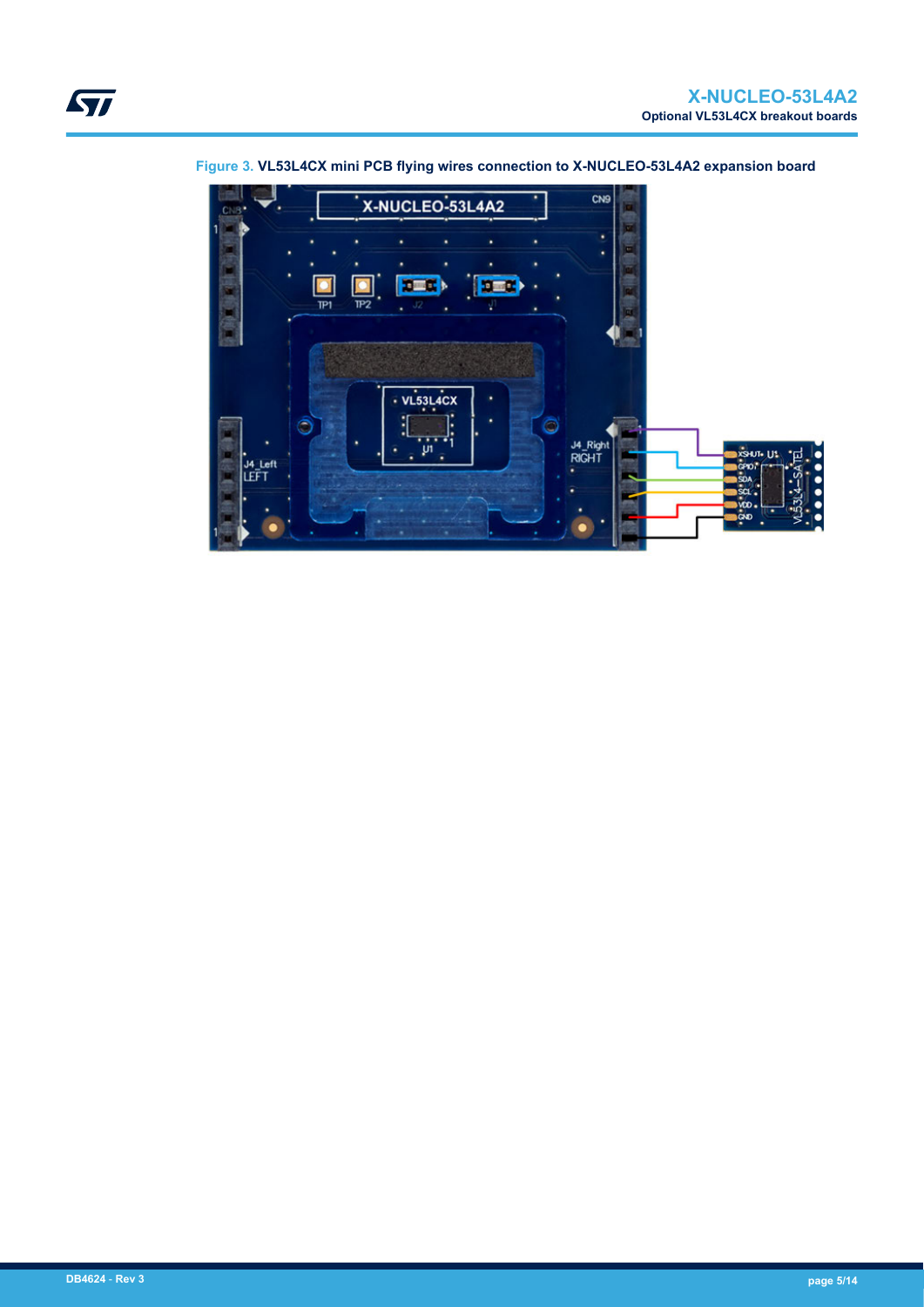

### **4 Simplified schematics**



#### **Figure 4. X-NUCLEO-53L4A2 simplified schematic**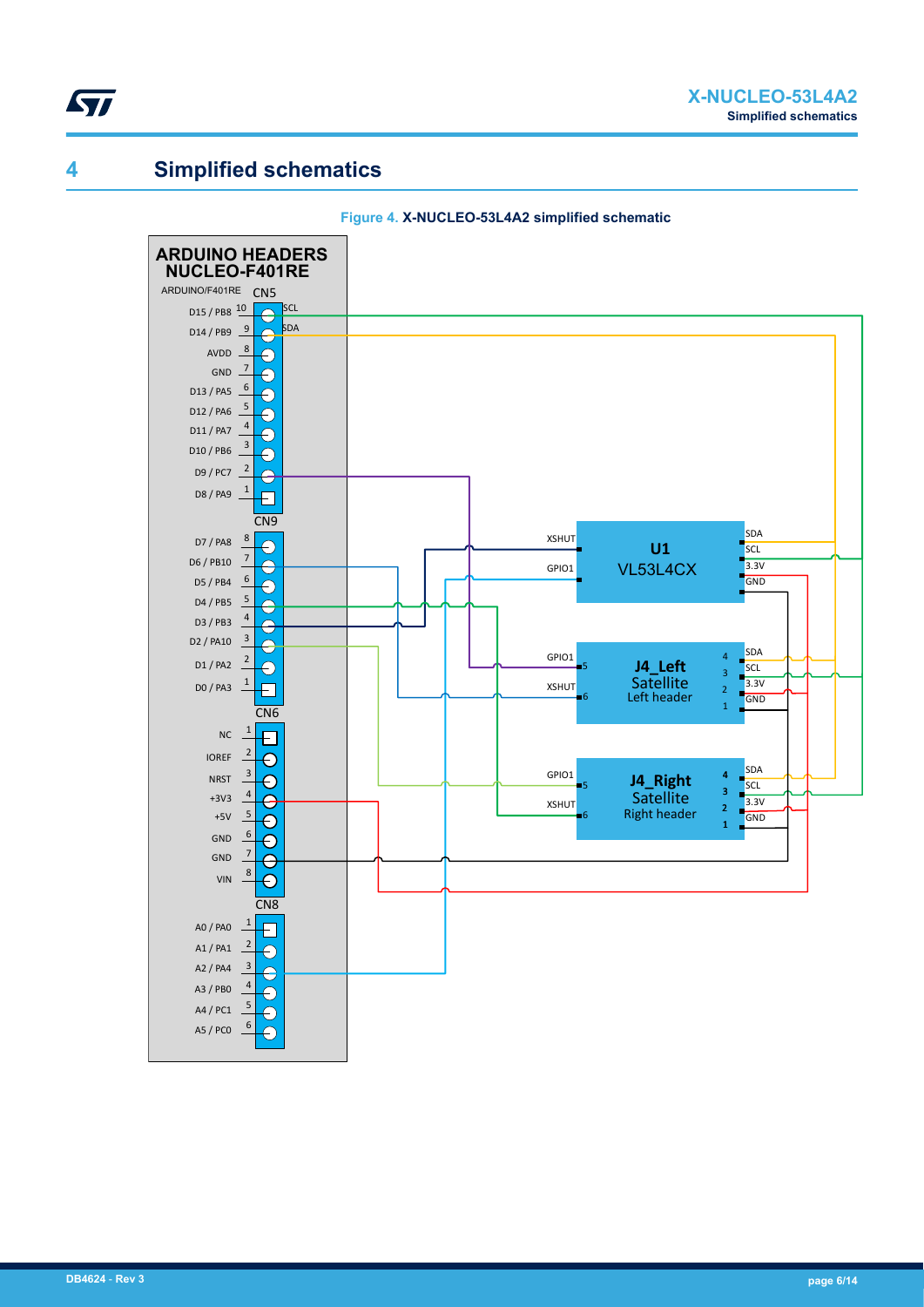

**Figure 5. SATEL-VL53L4CX simplified schematic**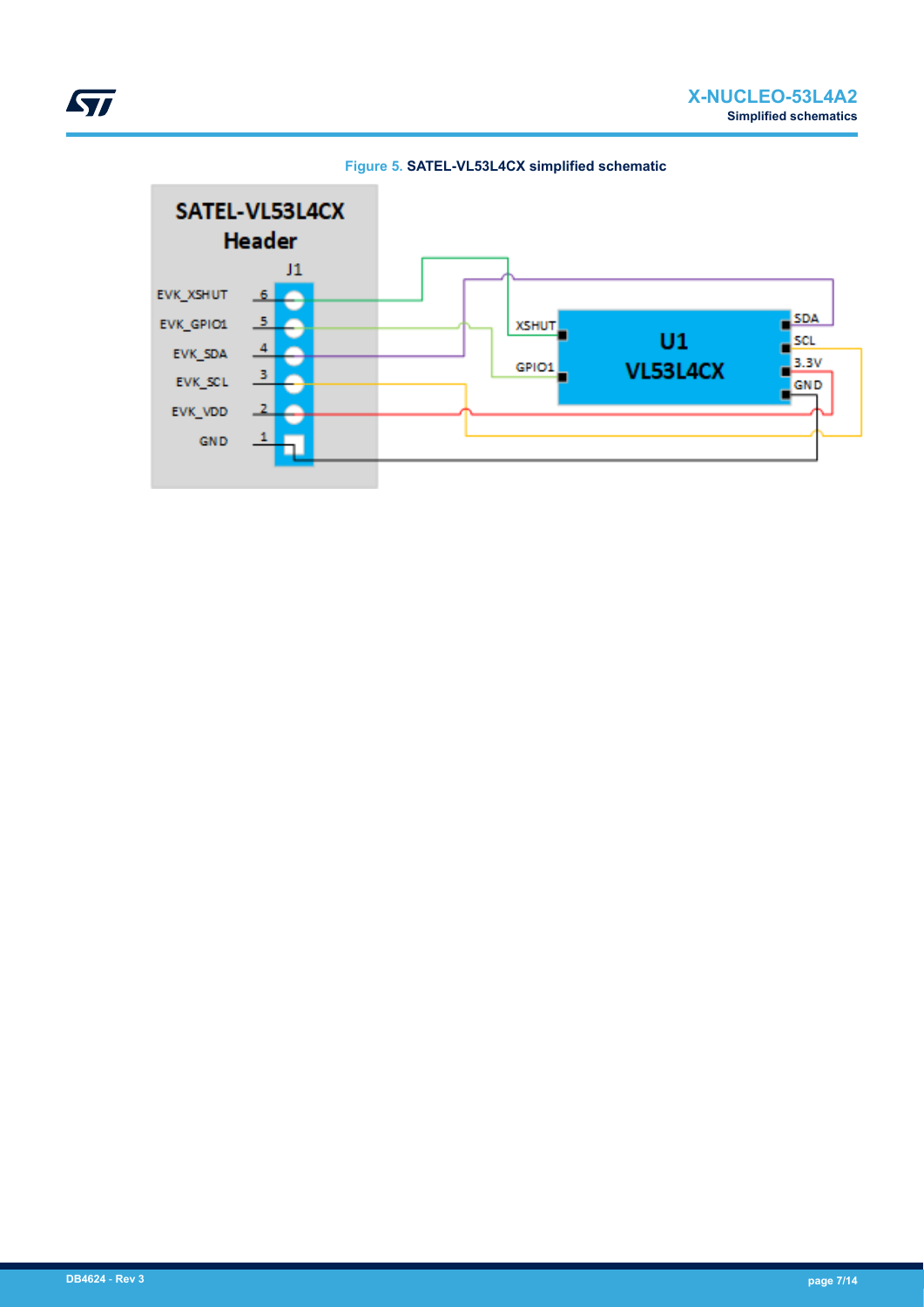

# **5 Schematic diagrams**

*Note: These schematic diagrams refer to the board latest version.*



#### **Figure 6. X-NUCLEO-53L4A2 circuit schematic (1 of 6)**

*Note: The display connector is an optional connector to connect an SSD1306 I2C OLED display to output the ranging data or other meaningful information if required. The related application note and example code will be available on st.com.*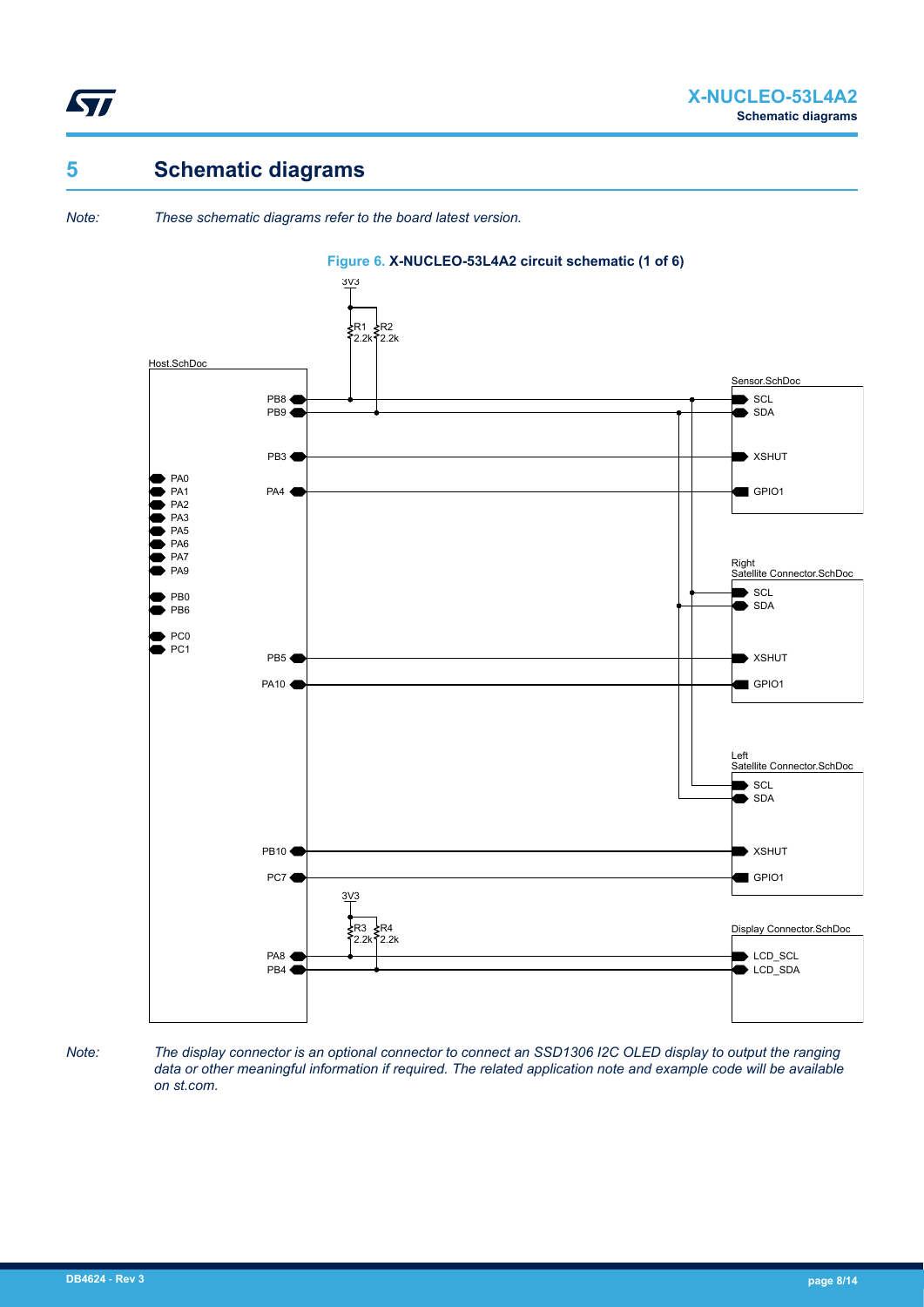

#### **Figure 7. X-NUCLEO-53L4A2 circuit schematic (2 of 6)**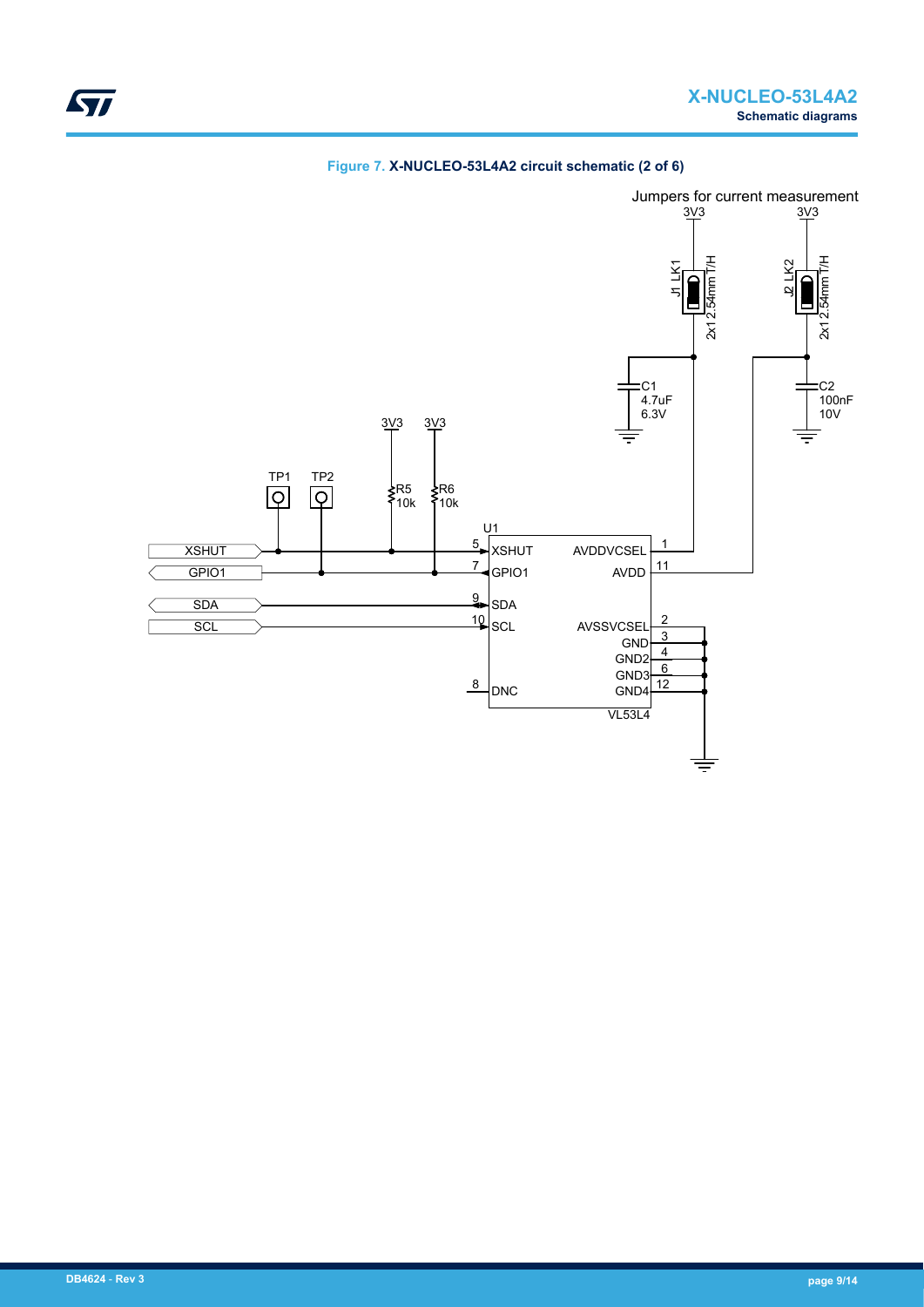

### **Figure 8. X-NUCLEO-53L4A2 circuit schematic (3 of 6)** Nucleo Arduino Connectors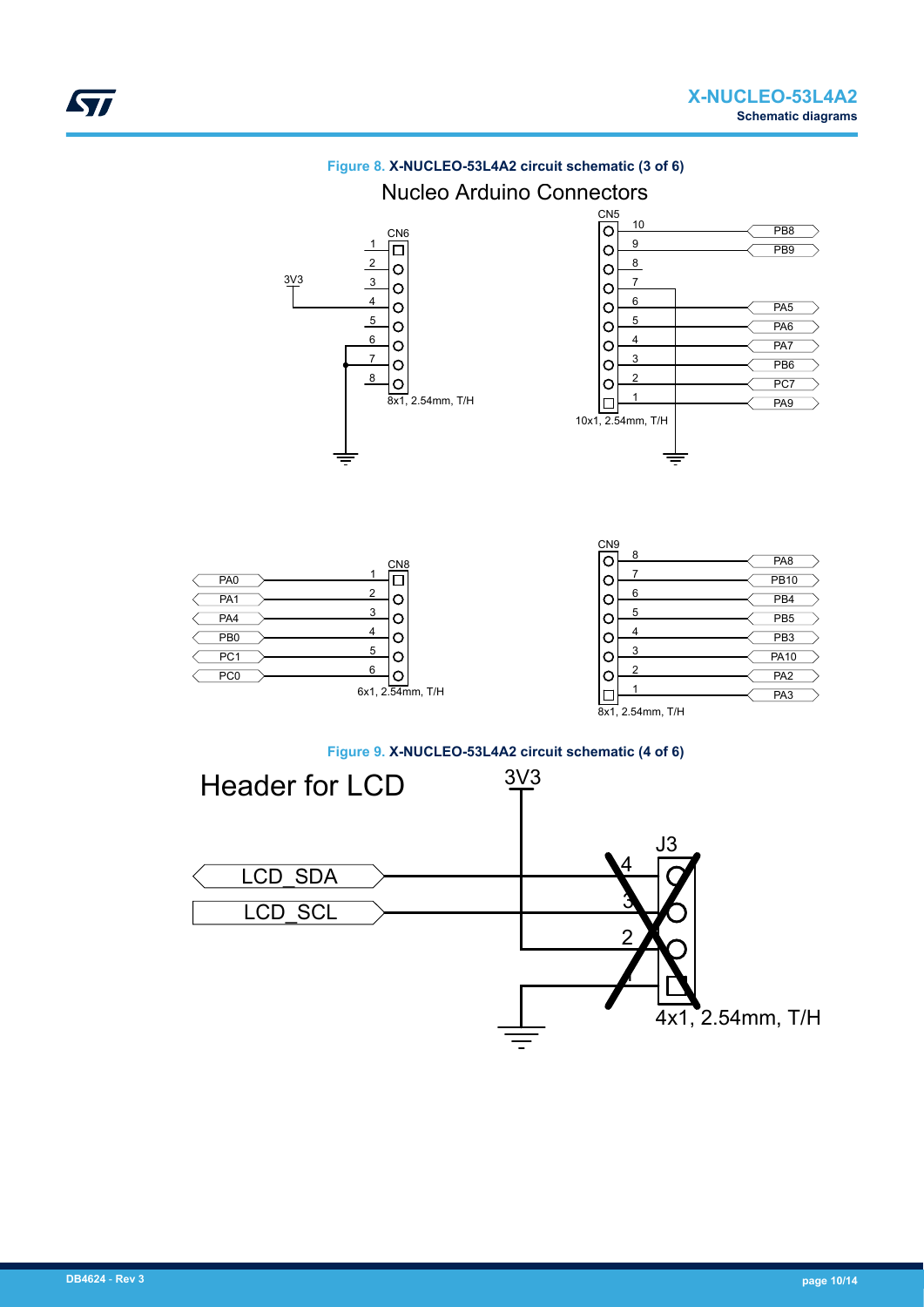

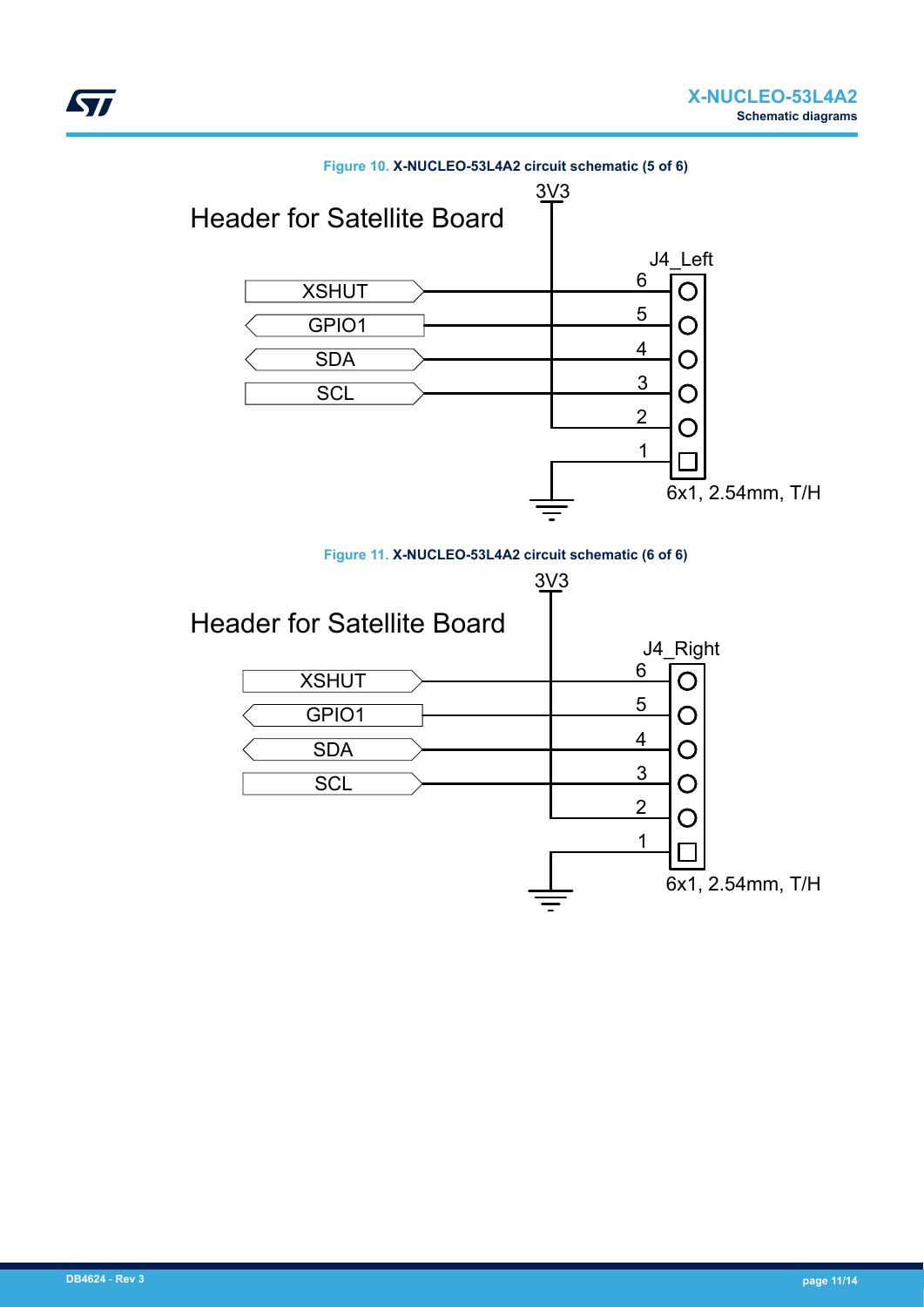

# **6 Board versions**

#### **Table 2. X-NUCLEO-53L4A2 versions**

| <b>PCB</b> version           | <b>Schematic diagrams</b>            | <b>Bill of materials</b>           |
|------------------------------|--------------------------------------|------------------------------------|
| <b>X\$NUCLEO-53L4A2- (1)</b> | X\$NUCLEO-53L4A2- schematic diagrams | X\$NUCLEO-53L4A2-bill of materials |

*1. This code identifies the X-NUCLEO-53L4A2 evaluation board first version. It is printed on the board PCB.*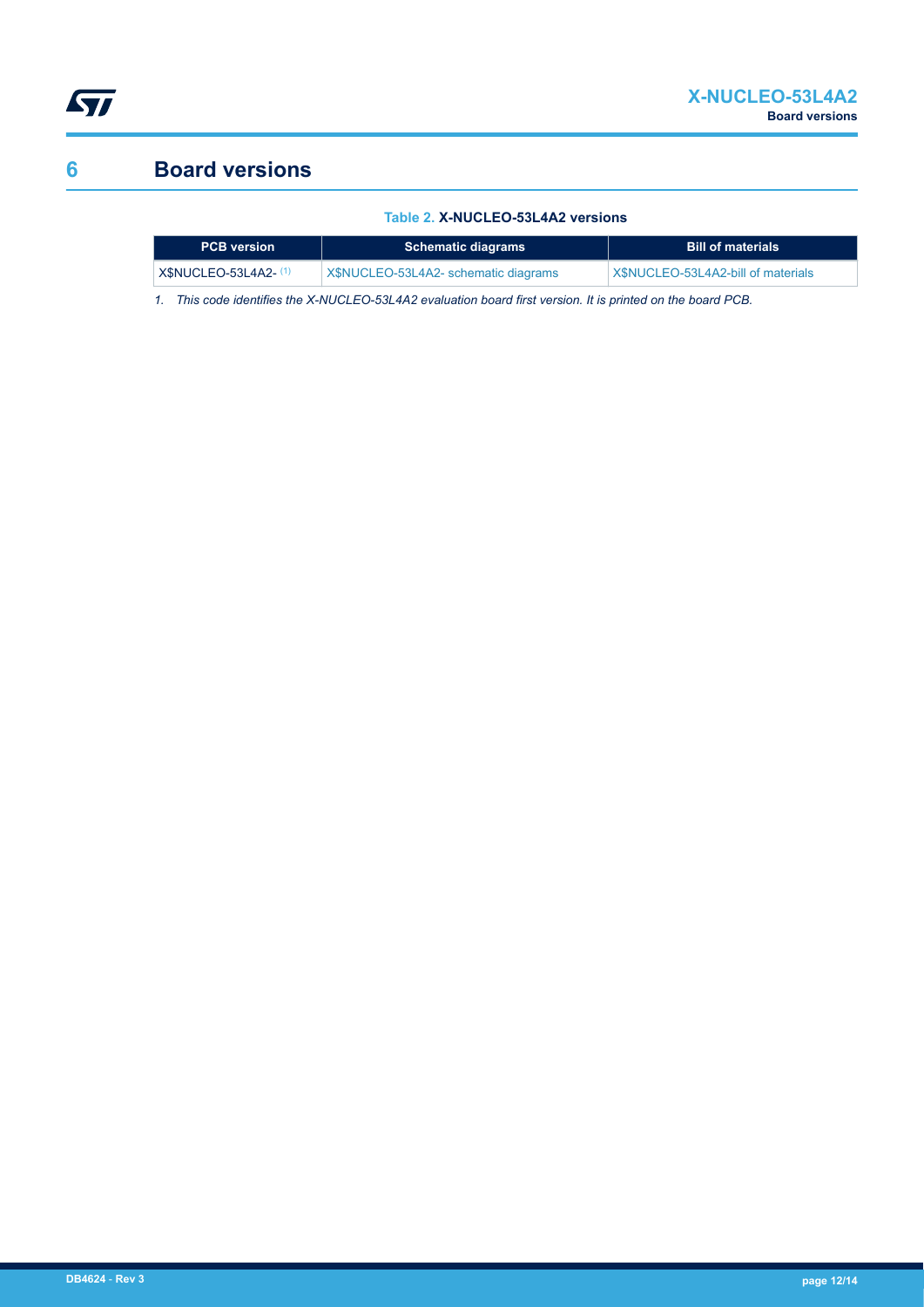# **Revision history**

#### **Table 3. Document revision history**

| <b>Date</b> | <b>Revision</b> | <b>Changes</b>                        |
|-------------|-----------------|---------------------------------------|
| 21-Dec-2021 |                 | Initial release.                      |
| 07-Mar-2022 |                 | Updated cover page features.          |
| 04-Apr-2022 |                 | Added Section 1 Ordering information. |